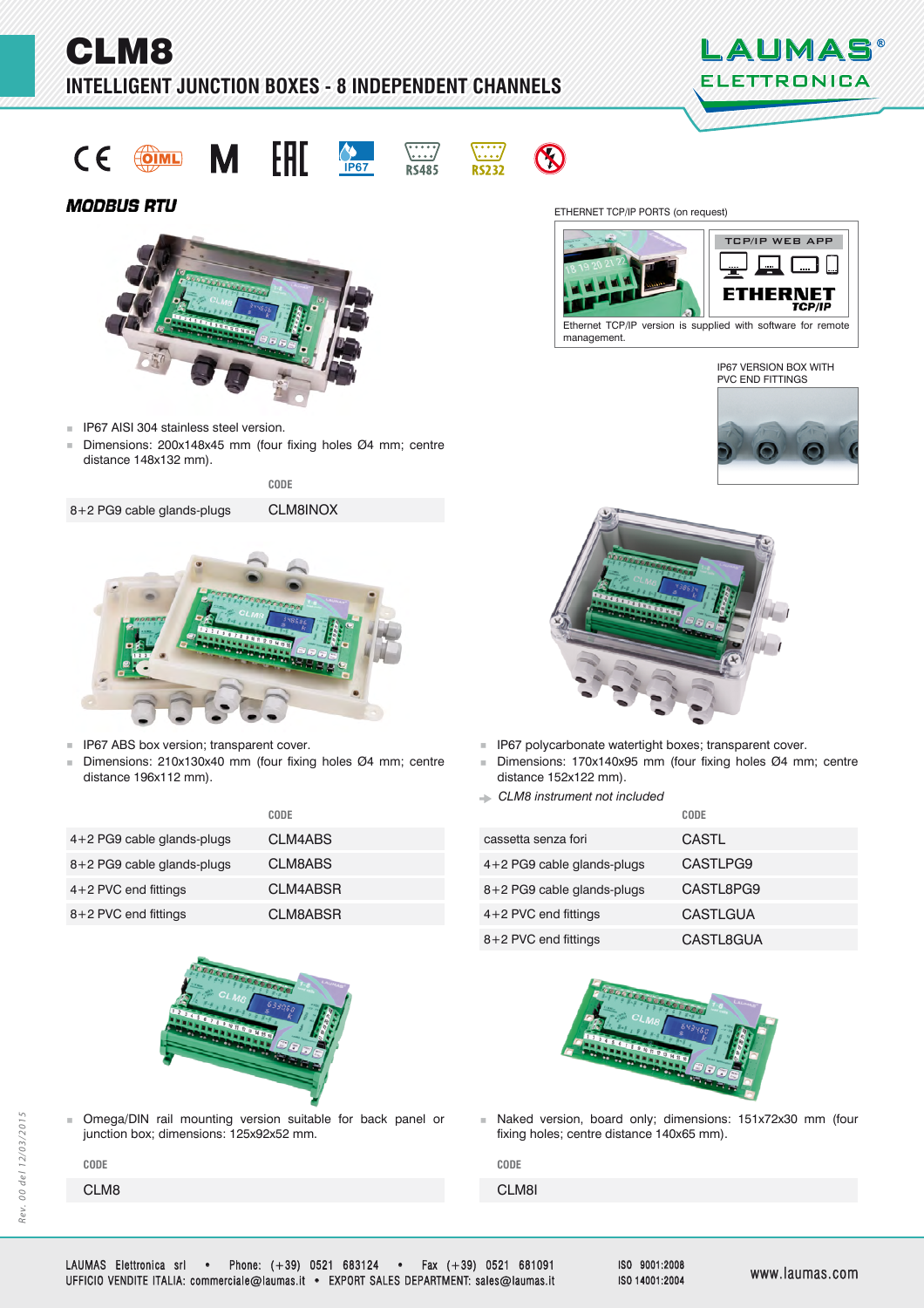

# **DESCRIPTION ESCRIPTION**

- The CLM8 intelligent junction boxes series allow to have same benefits and performance of an advanced digital weighing system even using analog load cells.
- Backlit alphanumeric LCD display, 38x16 mm visible area, two-line by eight-digit (5 mm height).
- Four-key keypad for the system calibration.
- Lightning and electrical shock protection device.

*SHOCK PROTECTION DEVICE*

# **INPUT/OUTPUT AND FIELDBUSES**

- **Ethernet port with Ethernet TCP/IP protocol and software for** remote management (option on request).
- RS485 and RS232 serial ports with ModBus RTU protocol, ASCII Laumas bidirectional or continuous one way transmission.
- 8 load cell dedicated inputs.

| <b>LAUMAS®</b><br><b>ELETTRONICA</b> |                  |                                |                                  |                                                            |
|--------------------------------------|------------------|--------------------------------|----------------------------------|------------------------------------------------------------|
| Support                              |                  |                                |                                  | [Refresh] [Logout]                                         |
| ErCell<br>ErAD.                      | >110%            | GrOver                         | Net                              | ZERO<br>Stab                                               |
| 263 kg                               | CH <sub>1:</sub> | 9.7%                           | CH5:                             | 20.3%                                                      |
| 259 kg                               | CH3:<br>CH4:     | 14.9%<br>8.7%                  | <b>CH7:</b><br>CH <sub>8</sub> : | 32.5%<br><b>ERR</b><br>OFF                                 |
|                                      |                  | $> 9$ dis<br>CH <sub>2</sub> : | 13.8%                            | <b>INNOVATION WEIGHING</b><br>NetOver<br>CH <sub>6</sub> : |

TCP/IP WEB APP Integrated software in combination with Ethernet port and Ethernet TCP/IP protocol, for supervision, management and remote control of the CLM8 series intelligent junction boxes.

# **CERTIFICATIONS ERTIFICATIONS**

**OIML** OIML R76:2006, III class,  $3x10000$  divisions  $0.2 \mu$ V/VSI

#### **CERTIFICAZIONI A RICHIESTA ERTIFICAZIONI A CERTIFICATIONS ON REQUEST**

M Initial verification (Legal Metrology)

EAD Complies with the Eurasian Custom Union regulations (Russia, Belarus, Kazakhstan)

- **MAIN FUNCTIONS**
- 8 independent channels for load cells: monitoring and direct management of the individual load cells connected.
- Instant anomalies report (also on the connected indicator display).
- All CLM8 series functions can be managed by a W series weight indicator connected (graphic display indicators excluded).
- Digital equalization: the instrument allows to equalize the connected load cells response in a fast and reliable over time.
- Load distribution analysis on 8 channels with archive backups: storing, retrieving, printing.
- Automatic diagnostics: the instrument is designed to store the percentage value of load distribution for each channel. The diagnostic function makes comparisons between the recorded values and if a significant variation between the values is detected during normal operation, the instrument displays an alarm alternating with the weight value.

Depending on the weighing system type it's possible to perform: - Load automatic diagnostics: load distribution control in constant

- barycentre systems (e.g. liquids silo).
- Automatic diagnostics on zero: check on load cells drift state (eg. silo, weighbridge, platformes).
- Event log: data backups archive in chronological order of the last 50 events related to calibrations, zero settings, errors and equalizations. The information can be stored, retrieved and printed.
- RS485/RS232 serial connection up to 99 weight transmitters with line repeaters (up to 32 without line repeaters), PC/PLC, remote display or printer.
- Connection up to 16 load cells in parallel.
- Digital filter and anti peak to reduce the effects of weight oscillation.
- RS232/RS485 communication (Modbus RTU) or TCP/IP (option on request) of the divisions for the 8 independent reading channels.
- Theoretical calibration and real (with sample weights).
- Tare weight zero setting.
- Automatic zero setting at power-on.
- Gross weight zero tracking.
- Semi-automatic tare (net/gross weight) and predetermined tare.
- Semi-automatic zero.
- Direct connection between RS485 and RS232 without converter.

### **CE-M version: 2014/31/UE-EN45501:2015-OIML R76:2006**

- Weight subdivisions displaying (1/10 e).
- Three operation mode: single interval or multiple ranges (max 3) or multi-interval (max 3).
- Net weight zero tracking.
- Calibration correction via keyboard is protected through seals for the access to a setting jumper or installer password or hardware device.
- Alibi memory (option on request).

ISO 9001:2008 ISO 14001:2004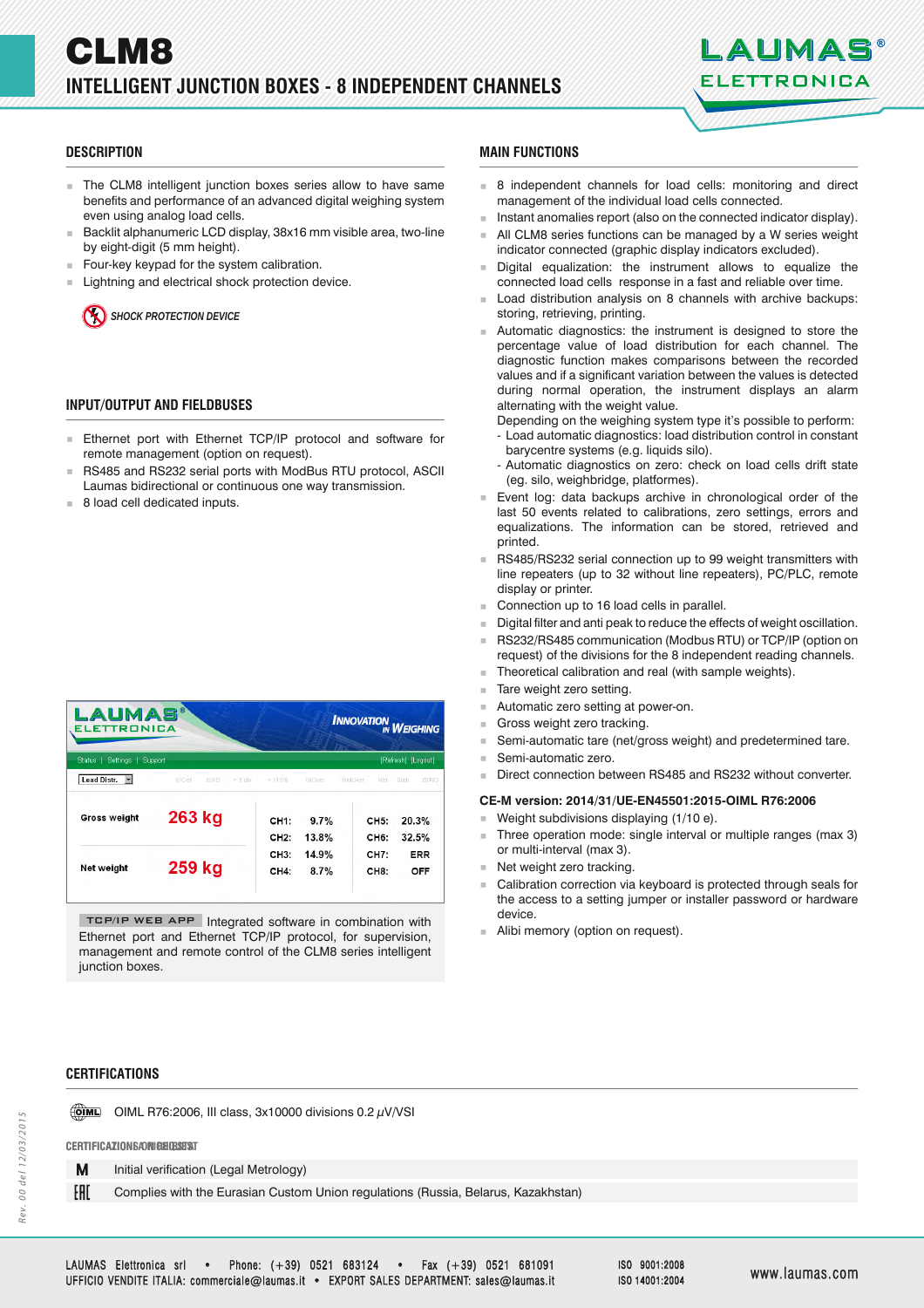



LAUMAS Elettronica srl • Phone: (+39) 0521 683124 • Fax (+39) 0521 681091 UFFICIO VENDITE ITALIA: commerciale@laumas.it • EXPORT SALES DEPARTMENT: sales@laumas.it FFICIO www.laumas.com ww.laumas.com

ISO 9001:2008 ISO 14001:2004